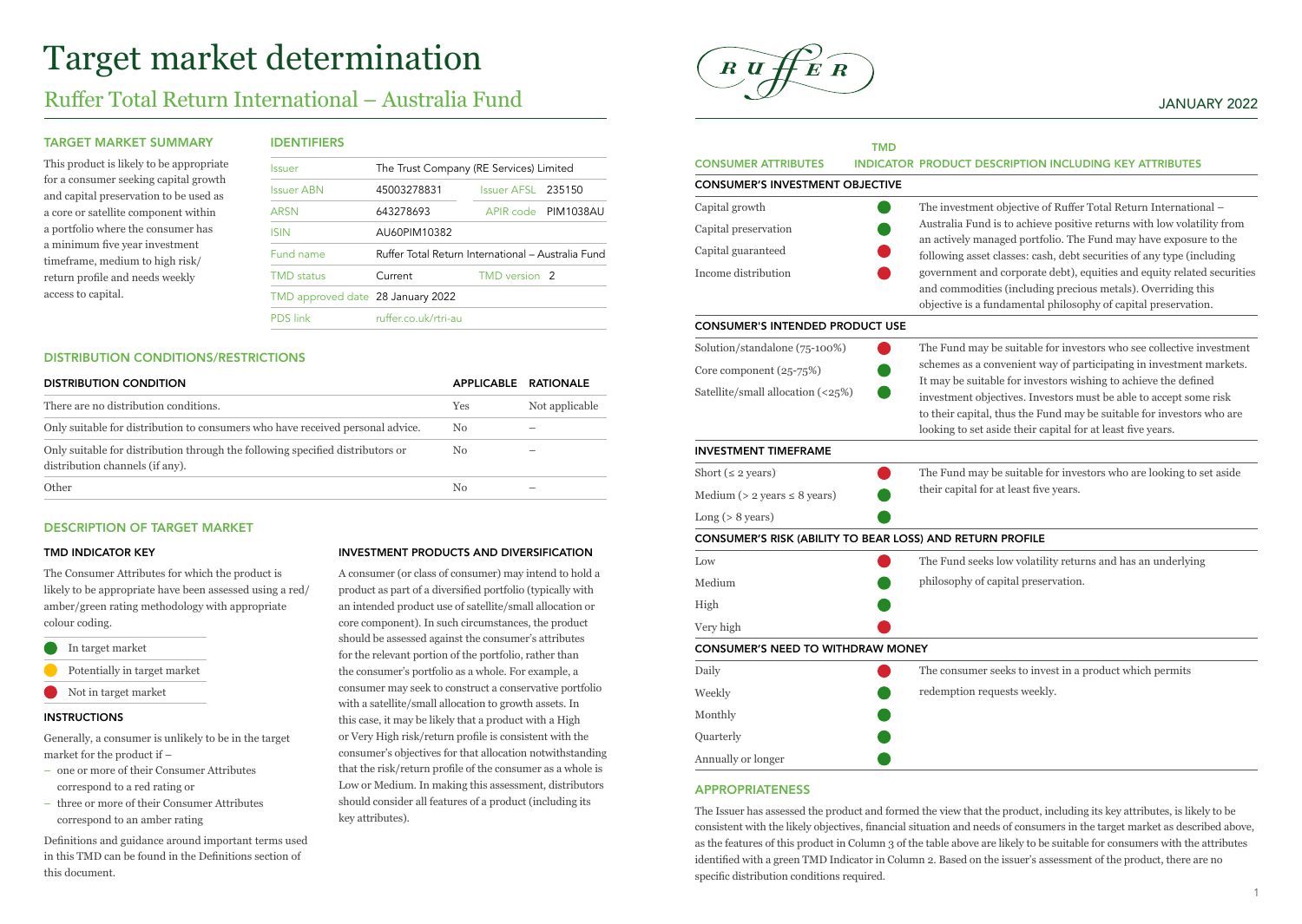#### REVIEW PROCESSES

#### REVIEW TRIGGERS

- 1 Material change to key attributes, fund investment objective and/or fees.
- 2 Material deviation from benchmark / objective over sustained period.
- 3 Key attributes have not performed as disclosed by a material degree and for a material period.
- 4 Determination by the issuer of an ASIC reportable Significant Dealing.
- 5 Material or unexpectedly high number of complaints

## DISTRIBUTOR REPORTING REQUIREMENTS

If practicable, Distributors should adopt the FSC data standards for reports and provide them via email to the Issuer at [DDO@perpetual.com.au](mailto:DDO%40perpetual.com.au?subject=) and to the Investment Manager at [product@ruffer.co.uk](mailto:product%40ruffer.co.uk?subject=)

| <b>REPORTING REQUIREMENT</b>                                                                                                                                                                                                                      | <b>REPORTING PERIOD</b>                                                                                                           | <b>APPLICABILITY</b> |
|---------------------------------------------------------------------------------------------------------------------------------------------------------------------------------------------------------------------------------------------------|-----------------------------------------------------------------------------------------------------------------------------------|----------------------|
| Complaints (as defined in section $994A(1)$ of the Act)<br>relating to the product design, product availability and<br>distribution. The distributor should provide all the content<br>of the complaint, having regard to privacy.                | Reports are to be sent quarterly,<br>within 10 business days of the end of<br>the calendar period.                                | Yes                  |
| Significant dealing outside of target market, under<br>$\text{S994F}(6)$ of the Act. See definitions for further details.                                                                                                                         | As soon as practicable but no later than Yes<br>10 business days after distributor be-<br>comes aware of the significant dealing. |                      |
| To the extent a distributor is aware of dealings outside<br>the target market these should be reported to the issuer,<br>including reason why acquisition is outside of target market,<br>and whether acquisition occurred under personal advice. | Reports are to be sent quarterly,<br>within 10 business days of the end<br>of the calendar period.                                | Yes                  |

# DISCLAIMER

This Target Market Determination (TMD) has been produced by the Issuer identified in this document solely for the purpose of meeting the requirements under section 994B of the Corporations Act 2001 (Cth). This TMD sets out the class of consumers for which this product, including its key attributes, would likely be consistent with their likely objectives, financial situation and needs. It also outlines the distribution conditions and restrictions imposed on distribution of the product, as well as reporting requirements for distributors. The Issuer has elected to adopt the TMD template established through the Financial Services Council (FSC). If you have any queries regarding the contents of the TMD or would like to request a copy of a prior version, please contact the Issuer on 02 9229 9000 or DDO@perpetual.com.au or call the Investment Manager on 02 9229 9000. This document is not a Product Disclosure Statement and does not provide a

full summary of the product features or terms of the product. This TMD is not to be used except for the purpose of a regulated person complying with their obligations under Part 7.8A of the Corporations Act 2001 (Cth). To the extent permitted by law, no liability is accepted for any loss or damage as a result of any reliance on this information. This document is not intended to provide you with financial advice or take into account your objectives, financial situation or needs. You should consider whether the information is suitable for your circumstances. Before making any investment decision in respect of the product, you should consider obtaining financial advice. The Product Disclosure Statement (PDS) for the product should be considered before deciding whether to acquire, or to continue to hold, the product. To obtain a copy of the PDS please visit [ruffer.co.uk/rtri-au](http://ruffer.co.uk/rtri-au) or contact the Investment Manager on 02 9229 9000.

(as defined in section 994A(1) of the Act) about the

Review period Maximum period for review Initial review 12 months after TMD date

product or distribution of the product. 6 The use of Product Intervention Powers, regulator orders or directions that affects the product.

MANDATORY REVIEW PERIODS

Subsequent review 15 months

#### **DEFINITIONS**

 $(>2$  years  $\leq 8$  years)

two years.

#### CONSUMER'S INVESTMENT OR JECTIVE

| Capital growth                     | The consumer seeks to invest in a product designed to generate capital return. The consumer<br>prefers exposure to growth assets (such as shares or property) or otherwise seeks an<br>investment return above the current inflation rate.                                                                                                  |
|------------------------------------|---------------------------------------------------------------------------------------------------------------------------------------------------------------------------------------------------------------------------------------------------------------------------------------------------------------------------------------------|
| Capital preservation               | The consumer seeks to invest in a product to reduce volatility and minimise loss in a market<br>downturn. The consumer prefers exposure to defensive assets (such as cash or fixed income<br>securities) that are generally lower in risk and less volatile than growth investments.                                                        |
| Capital guaranteed                 | The consumer seeks a guarantee or protection against capital loss whilst still seeking the<br>potential for capital growth (typically gained through a derivative arrangement). The<br>consumer would likely understand the complexities, conditions and risks that are associated<br>with such products.                                   |
| Income distribution                | The consumer seeks to invest in a product designed to distribute regular and/or tax-effective<br>income. The consumer prefers exposure to income-generating assets (typically, high<br>dividend-yielding equities, fixed income securities and money market instruments).                                                                   |
|                                    | <b>CONSUMER'S INTENDED PRODUCT USE (% of investable assets)</b>                                                                                                                                                                                                                                                                             |
| Solution/standalone<br>$(75-100%)$ | The consumer intends to hold the investment as either a part or the majority (up to 100%) of<br>their total investable assets (see definition below). The consumer typically prefers exposure<br>to a product with at least High portfolio diversification (see definitions below).                                                         |
| Core component<br>$(25 - 75%)$     | The consumer intends to hold the investment as a major component, up to $75\%$ , of their total<br>investable assets (see definition below). The consumer typically prefers exposure to a product<br>with at least Medium portfolio diversification (see definitions below).                                                                |
| Satellite (<25%)                   | The consumer intends to hold the investment as a smaller part of their total portfolio, as<br>an indication it would be suitable for up to 25% of the total investable assets (see definition<br>below). The consumer is likely to be comfortable with exposure to a product with Low<br>portfolio diversification (see definitions below). |
| Investable assets                  | Those assets that the investor has available for investment, excluding the residential home.                                                                                                                                                                                                                                                |
|                                    | <b>PORTFOLIO DIVERSIFICATION</b> (for completing key product attribute section of consumer's intended product use)                                                                                                                                                                                                                          |
| Low                                | Single asset class, single country, low or moderate holdings of securities $-$ eg high conviction<br>Aussie equities.                                                                                                                                                                                                                       |
| Medium                             | 1-2 asset classes, single country, broad exposure within asset class, eg Aussie equities<br>'All Ords'.                                                                                                                                                                                                                                     |
| High                               | Highly diversified across either asset classes, countries or investment managers, eg<br>Australian multimanager balanced fund or global multi-asset product (or global equities).                                                                                                                                                           |
|                                    | <b>CONSUMER'S INTENDED INVESTMENT TIMEFRAME</b>                                                                                                                                                                                                                                                                                             |
| Short ( $\leq$ 2 years)            | The consumer has a short investment timeframe and may wish to redeem within two years.                                                                                                                                                                                                                                                      |
| Medium                             | The consumer has a medium investment timeframe and is unlikely to redeem within                                                                                                                                                                                                                                                             |

| $Long (>8 \text{ years})$ | The consumer has a long investment time frame and is unlikely to redeem within eight years. |
|---------------------------|---------------------------------------------------------------------------------------------|
|                           |                                                                                             |